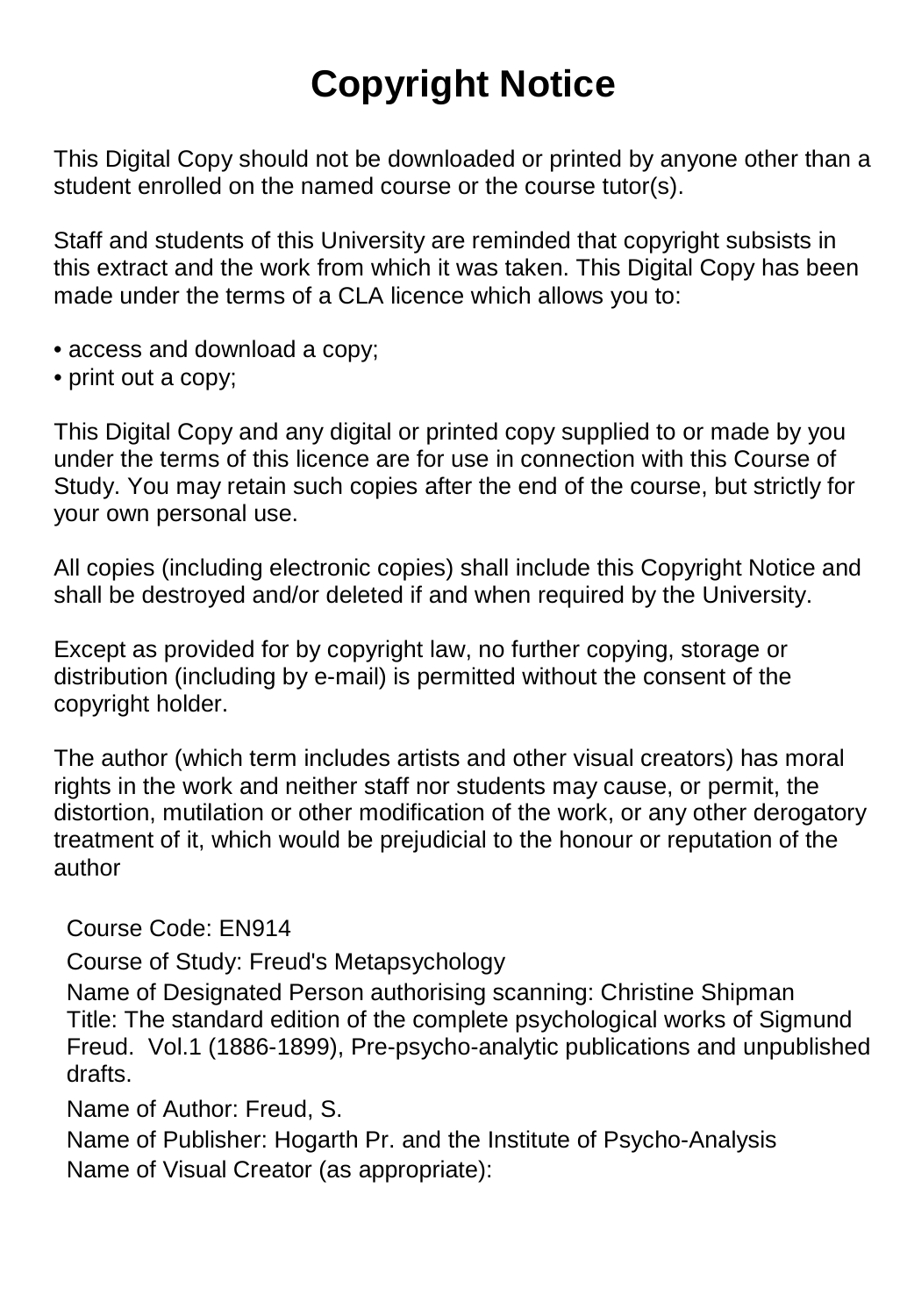# PART II

## PSYCHOPATHOLOGY

THE first part of this project contained what could be deduced from the basic hypotheses,<sup>1</sup> more or less *a priori*,<sup>2</sup> moulded and corrected in accordance with various factual experiences. This second part seeks to infer from the analysis of pathological processes some further determinants of the system founded on the basic hypotheses; a third part will hope to construct from the two preceding ones the characteristics of the normal passage of psychical events.

## *A.3 Psychopathology* of *Hysteria*

## [1J *Hysterical Compulsion*

I start off from things which occur in hysteria without necessarily being peculiar to it.—Every observer of hysteria is struck in the first place by the fact that hysterical patients are subject to a *compulsion* which is exercised by *excessively intense* ideas. 4 An idea will, for instance, emerge in consciousness with particular frequency without the passage [of events] justifying it; or the arousing of this idea<sup>5</sup> will be accompanied by psychical consequences that are unintelligible. The emergence of the excessively intense idea brings with it consequences which, on the one hand, cannot be suppressed and, on the other hand, cannot be understood—release of affect, motor innervations, impediments. The subject is by no means unaware of the striking character of the situation.

Excessively intense ideas also occur normally. They lend the <sup>1</sup> [Here, and four lines below, this word is in the plural in the MS., though *Anj.,* 427, gives it in the singular.]

<sup>2</sup> [Translator's italics.]

3 [The MS. contains no 'B' corresponding to this 'A'.]

*, ['Oberstark'* (cf. p. 295 above). The same word is used by Freud in the same connection in the 'Dora' analysis (1905e [1901]), *Standard Ed.,*  7, 54, where it is equated with Wernicke's term *'iiberwertig'* ('supervalent'), used in its turn by Breuer in *Studies on Hysteria (1895d),* ibid., 2, 247. The underlying notion of the present passage had already been stated by Freud in his discussion of the case of Emmy von N. in the latter volume (ibid., 2, 86.) (Cf. Wernicke, 1900, 140.)]

<sup>6</sup> [The MS. has either 'dieser N' [Neurone] ('of these neurones') or 'dieser V' [Vorstellung] ('of this idea'). *Anf.*, 427, chooses the former, but the latter seems to make simpler sense.]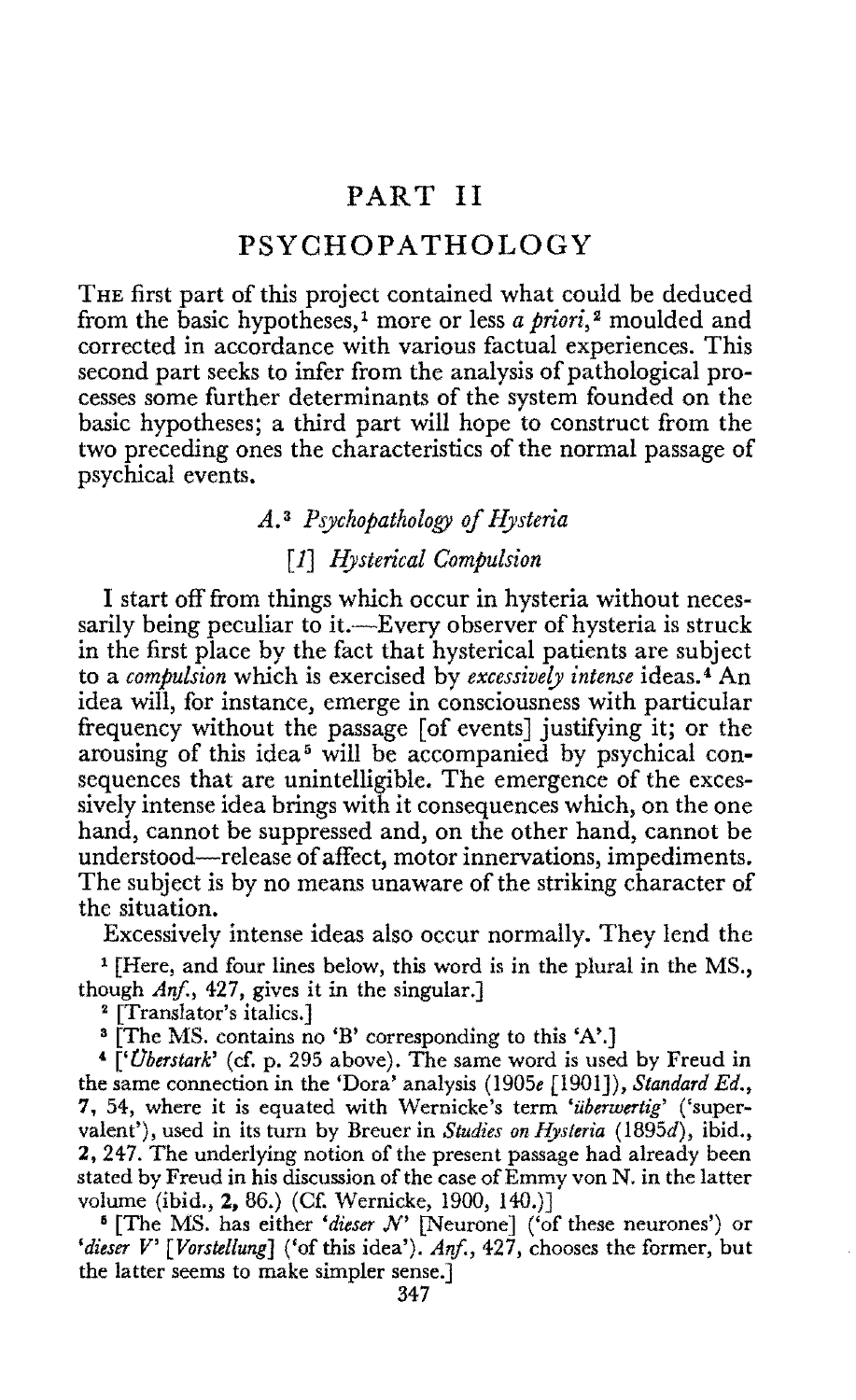ego its individuality. We are not surprised at them if we know their genetic development (upbringing, experiences) and their motives. We are accustomed to regarding such *excessively intense*  ideas as the product of strong and justifiable motives. Hysterical *excessively intense ideas* strike us, on the contrary, by their oddity; they are *ideas* which in other people have no consequences and ofwhose importance we can make nothing. They appear to us as intruders and usurpers, and accordingly as ridiculous.

Thus, *hysterical compulsion* is (I) *unintelligible,* (2) *incapable* of *being resolved by the activity* of*thought,* (3) *incongruous* in its structure.

There is a *simple neurotic* compulsion which may be contrasted with the hysterical kind. For instance, a man may have run into danger by falling out of a carriage, and driving in a carriage may after that be impossible for him. This compulsion is  $(1)$ intelligible, since we know its origin and  $(3)^1$  congruous, since the association with danger justifies the link between driving in a carriage and fear. It too, however, is not capable of being resolved by the activity of thought. The latter characteristic is not to be termed entirely pathological: our normal excessively intense ideas, too, are often incapable of being resolved. One would regard neurotic compulsion as not pathological at all if experience did not show that in healthy people a compulsion such as this persists for only a short time after its occasion, and gradually disintegrates. Thus the persistence of the compulsion is pathological and points to a *simple neurosis.* <sup>2</sup>

Now our analyses show that a hysterical compulsion is *resolved*  immediately it is *explained* (made intelligible). Thus these two characteristics are in essence one. In analysis we learn, too, the process by which the appearance of absurdity and *incongruity*  comes about. The outcome of analysis is, expressed in general terms, as follows:

Before the analysis,  $A$  is an excessively intense idea, which forces its way in to consciousness too often, and'each time gives rise to weeping. The subject does not know why he weeps at  $A$ ; he regards it as absurd but cannot prevent it.

After the analysis, it has been discovered that there is an idea

<sup>1</sup> [So in the MS. Anf., 428, has altered this to '(2)'. The '3' refers back, of course, to the list just above.]

<sup>2</sup> [This is not a term commonly used by Freud in any of his contemporary discussions of the classification of the neuroses. It does appear in his second paper on the neuro-psychoses of defence *(l896b), Standard*   $Ed$ , 3, 167, where it is used of what he later called the 'actual neuroses' -neurasthenia and anxiety neurosis~as contrasted with the 'psychoneuroses',-hysteria and obsessional neurosis. It seems, however, as though he must be using the term differently in the present connection.]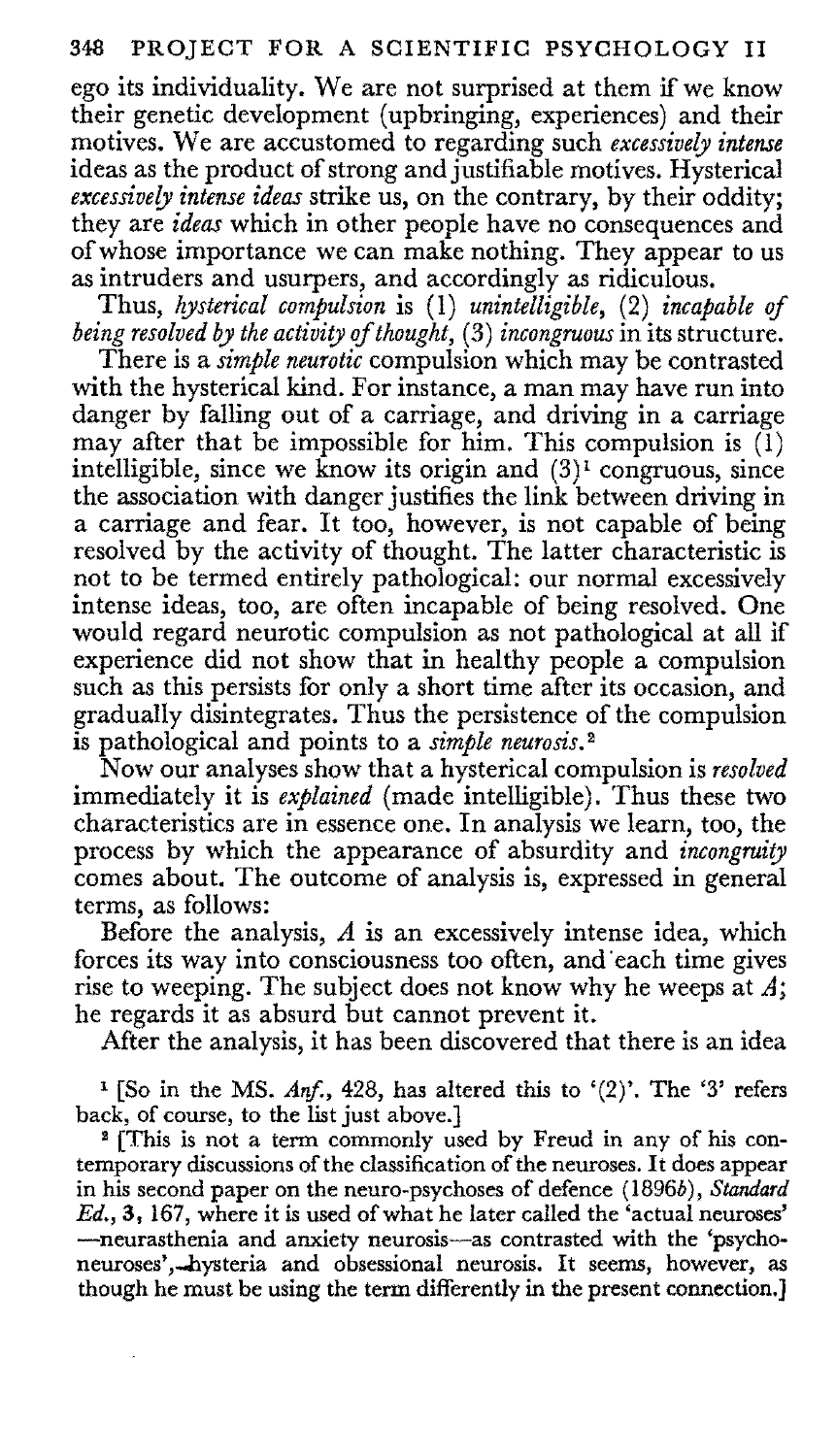B, which justifiably gives rise to weeping and which justifiably recurs frequently so long as a certain complicated psychical action has not been performed against it by the subject. The effect of  $B$  is not absurd; it is intelligible to the subject and can even be combated by him.

 $B$  stands in a particular relation to  $A$ .

For there has been an occurrence which consisted of*B +A. A*  was an incidental circumstance; *B* was appropriate for producing the lasting effect. The reproduction of this event in memory has now taken a form of such a kind that it is as though *A* had stepped into *B's* place. *A* has become a substitute, a *symbol* for *B.* Hence the incongruity: *A* is accompanied by consequences which it does not seem worthy of, which do not fit in with it.

The *formation of symbols* also takes place normally. A soldier will sacrifice himself for a many-coloured scrap of stuff on a pole, because it has become the symbol of his fatherland, and no one thinks that neurotic.<sup>1</sup>

But a hysterical *symbol* behaves differently. The knight who fights for his lady's glove *knows,* in the first place, that the glove owes its importance to the lady; and, secondly, he is in no way prevented by his adoration of the glove from thinking of the lady and serving her in other respects. The *hysteric,* who weeps at  $\tilde{A}$ , is quite unaware that he is doing so on account of the association  $A$ —B, and B itself plays no part at all in his psychical life. The symbol has in this case taken the place of the *thing*  entirely.

This assertion is correct in the strictest sense. We [can] convince [ourselves] that whenever anything is evoked, from outside or by association, which should in fact cathect  $B$ ,  $A$  enters consciousness instead of it. Indeed, one can infer the nature of *B* from the provoking causes which-in a remarkable fashion  $\equiv$ evoke A.

<sup>1</sup> [The same example re-appears in *The Interpretation of Dreams* (1900a), ibid., **4**, 177.—In this discussion Freud seems for the most part to be using 'symbolization' in the very general sense of 'displacement'. In his contributions to *Studies on Hysteria (IB95d)* he had used the term in the more restricted sense of the 'conversion' of mental states into physical sensations. (See, for instance, ibid., 2, 178-80.) These uses are only loosely connected with those found more often in Freud's later writings, especiaUy in connection with dreams. In these an essential condition seems to be that the meaning of the symbol should be absent from consciousness, as is not the case in the next paragraph. The various uses of the concept of 'symbol' were considered by Freud in Lecture X of the *Introductory Lectures* (1916-17), ibid., 15 (especially 152).]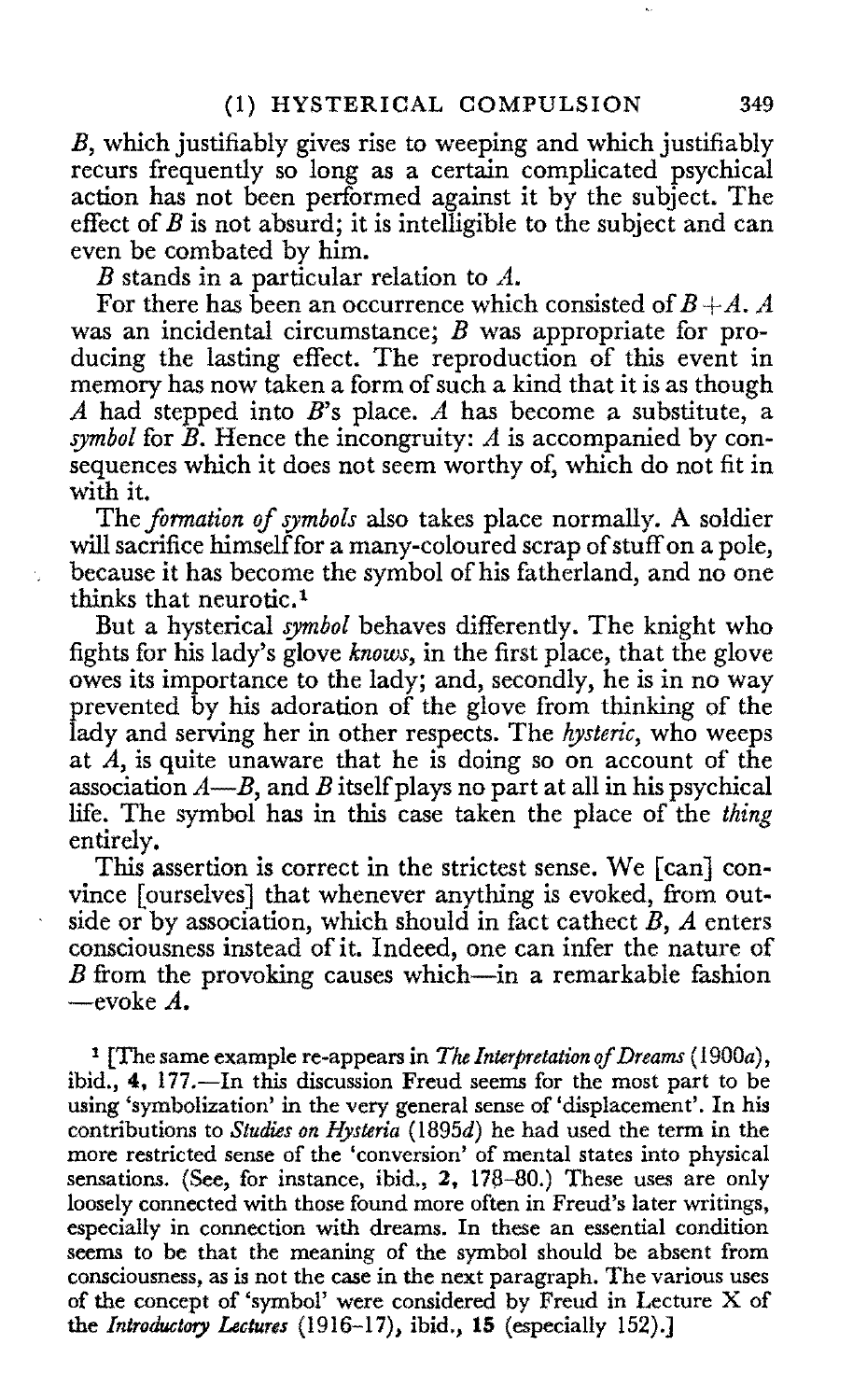#### 350 PROJECT FOR A SCIENTIFIC PSYCHOLOGY 11

We can sum the matter up: *A* is compulsive, *B* is repressed (at least from consciousness).

Analysis has led to the surprising conclusion: that for every compulsion there is a corresponding *repression,* that for every excessive intrusion into consciousness there is a corresponding amnesia.

The term 'excessively intense' points to quantitative characteristics. **It** is plausible to suppose that *repression* has the quantitative meaning of being denuded of Q, and that the sum of the two [ofthe compulsion and the repression] is equal to the normal. If so, only the distribution has changed. Something has been added to  $\vec{A}$  which has been subtracted from  $\vec{B}$ . The pathological process is one of *displacement,* such as we have come to know in dreams-a primary process therefore.<sup>1</sup>

## *[2] The Genesis of Hysterical Compulsion*

Several significant questions now arise. Under what conditions does a pathological symbol-formation of this kind [and] (on the other hand) repression come about? What is the operative force in this? **In** what state are the neurones ofthe excessively intense idea and those of the repressed one?

Nothing could be surmised here and nothing further constructed, if it were not that clinical experience teaches us two facts. First, repression is brought to bear invariably on ideas which evoke a distressing affect (unpleasure) in the *ego,* secondly on idea[s] from sexual life. 2

It may already be suspected that it is this unpleasurable affect which puts repression into operation. We have already, indeed, assumed the existence of a *primary defence* which consists in the current of thought being reversed as soon as it comes up against a neurone the cathecting of which releases unpleasure. [Cf. pp. 322 and 329-30.] The justification for this [hypothesis] arose from two experiences: (1) that the cathexis of this neurone was certainly not the one that was being sought for, when the thought-process aimed originally at establishing a situation of  $\psi$ satisfaction;  $(2)$  that when an experience of pain was brought to an end by a reflex, the hostile perception was replaced by another  $[p. 322]$ .

We can, hewever, convince ourselves more directly of the part

1 [Much of the foregoing argument reappears, on rather different lines, in the 'Dora' analysis  $(1905e)$ , ibid., 7, 54-5.]

2 [So in the MS. It will be seen presently (p. 352) that the intended meaning is that an idea must be *both* distressing *and* sexual in order to be repressed.]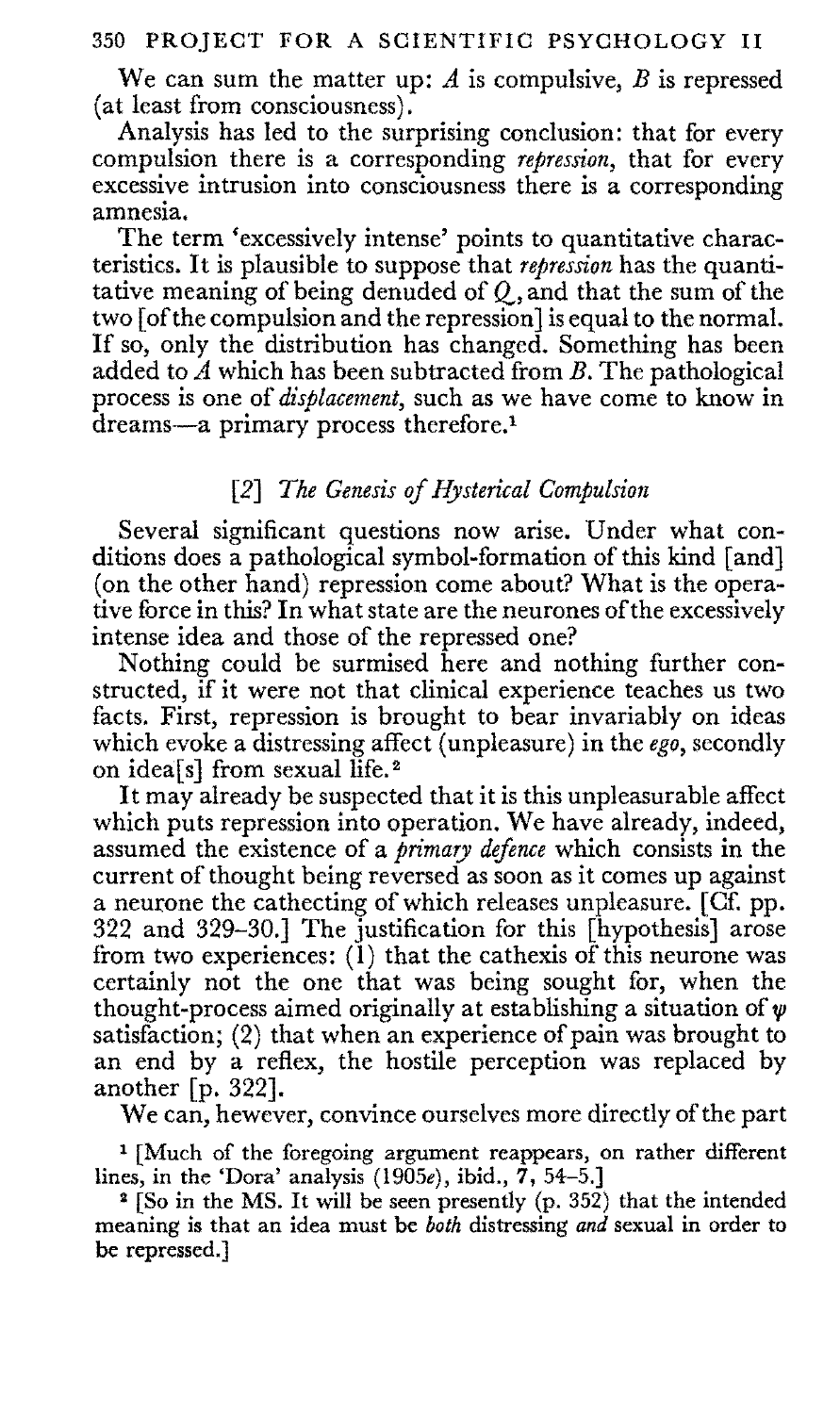played by the defensive affect. If we investigate the state of the repressed [idea] B, we discover that that idea is easy to find and bring into consciousness. This is a surprise, for it might well have been supposed that B was really forgotten, that no memorytrace of *B* remained in  $\psi$ . But no,  $\vec{B}$  is a mnemic image like any other; it is not extinguished. But if, as is usual,  $B$  is a complex of cathexes, then a *resistance* arises, which is uncommonly large and hard to defeat,<sup>1</sup> against activity of thought with  $B$ . We can at once recognize in this resistance against  $\tilde{B}$  the amount of the *compulsion* exercised by *A,* and we may conclude that the force which in the past repressed  $B$  is to be seen here at work once more.<sup>2</sup> At the same time we learn something else. We only knew, indeed, that *B* cannot become *conscious;* nothing was known about the relation of  $B$  to thought-cathexis. We now learn that the resistance is directed against thought being in any way concerned with B, even if it  $[B]$  has already been made partly conscious. So that instead of excluded from consciousness we may put *excluded from the process of thought*.

Thus there is a defensive process emanating from the *cathected ego* which results in hysterical repression and, along with it, in hysterical compulsion. To that extent the process seems to be differentiated from the  $\psi$  primary processes.

## *[3] Pathological Defence*

Nevertheless, we are far from a solution. As we know, the outcome of *hysterical repression* differs very widely from that of normal defence, of which we have precise knowledge. It is quite generally the case that we avoid thinking of what arouses only unpleasure, and we do this by directing our thoughts to something else. If, however, we accordingly<sup>3</sup> manage to bring it about that the incompatible  $\lceil$ idea $\rceil$  B seldom emerges in our consciousness, because we have so far as possible kept it isolated, yet we never succeed in forgetting *B* in such a way that we could not

<sup>1</sup> ['Schwer zu besiegender' in the MS. Anf., 430, has 'schwer zu beseitig*ender'* ('hard to get rid of').]

<sup>2</sup> [This observation of the identity of the forces at work in resistance and repression was to become, as Freud remarked more than once in later years, the corner-stone of psycho-analysis. See, for instance, the *Autobiographical Stuq, (1925d),* ibid., 20, 29-30. The observation is already to be found in *Studies on Hysteria (1895d).* See, e.g., ibid., 2, 157.]

<sup>3</sup> [Anf., 431, prints 'dann noch' ('in addition to this'). The MS. is doubtful, but probably reads *'darnach',* which seems to make better sense.]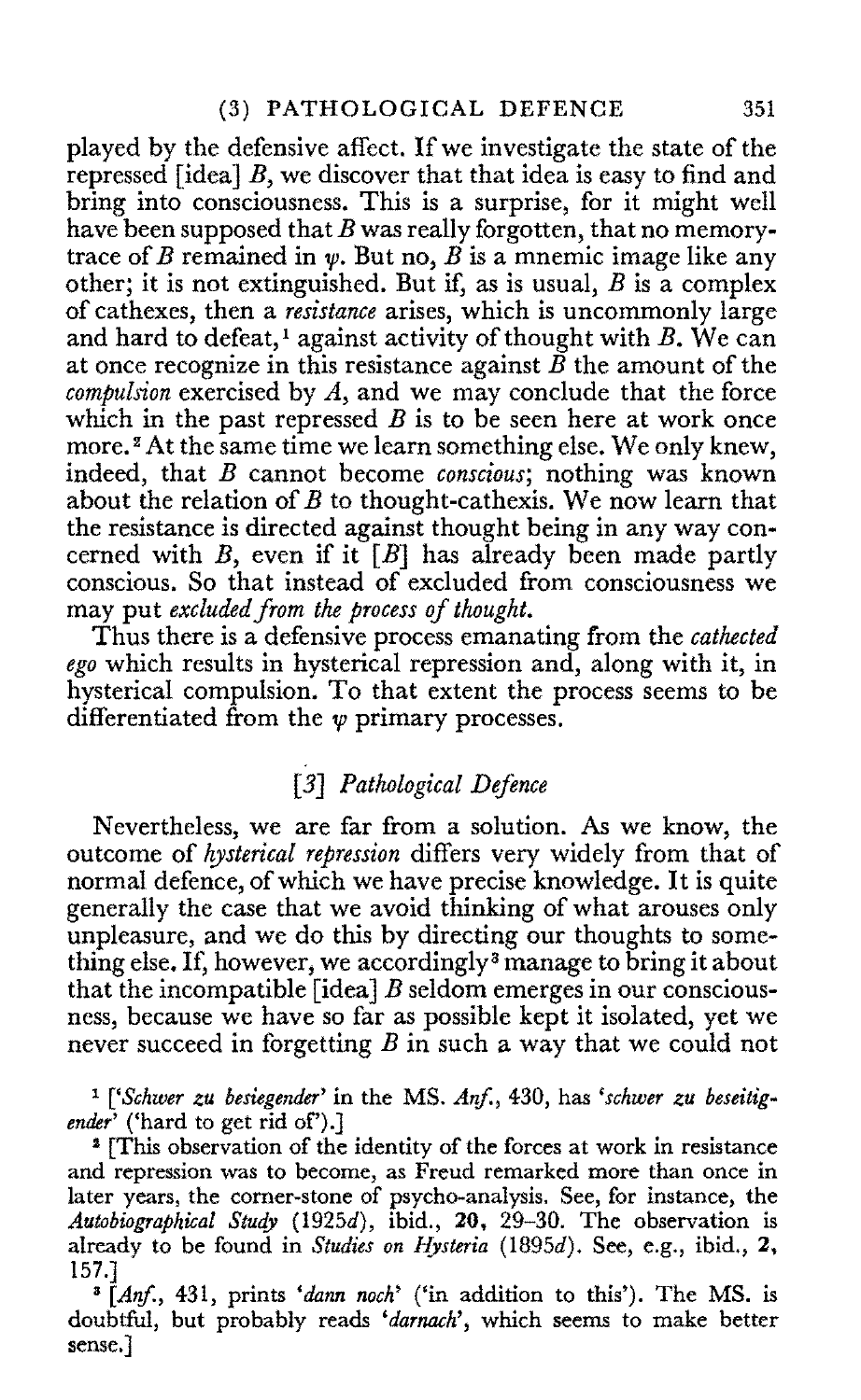be reminded of it by fresh perception. Now an arousal of this kind cannot be precluded in hysteria either; the difference consists only in the fact that then, instead of  $B$ ,  $A$  always becomes conscious-that is, is cathected. Thus it is *symbol-Jormation* ofthis stable kind which is the function that goes beyond normal defence.

The most obvious explanation of this increased function would be that the greater intensity of the defensive affect is responsible for it. Experience shows, however, that the most distressing memories, which must necessarily arouse the greatest unpleasure (the memory of remorse over bad actions), cannot be repressed and replaced by symbols. The existence of a second precondition for pathological defence  $[p. 350]$ —sexuality—also points to the fact that the explanation must be looked for elsewhere. It is quite impossible to suppose that distressing sexual affects so greatly exceed all other unpleasurable affects in intensity. It must be another characteristic ofsexual ideas that can explain how it is that sexual ideas are alone subjected to repression.

One further remark must be added here. Hysterical repression evidently takes place with the help of symbol-formation, of *displacement* on to other neurones. We might think, then, that the riddle resides only in the mechanism of this displacement, that there is nothing to be explained about repression itself. We shall hear, however, in connection with the analysis of, for instance, obsessional neurosis, that there *repression without* symbolformation occurs, and indeed that there repression and substitution are chronologically separated. Accordingly, the process of repression remains as the core of the riddle.

## *[4] The Hysterical Proton Pseudos*<sup>1</sup>

We have seen that hysterical compulsion originates from a

<sup>1</sup> [These words are in Latin script here in the MS., but in Greek script at the beginning of the next section. This arrangement has been reversed in *Anf.*, 432 and 435. The term occurs in Aristotle's *Prior Anarytics* (Book II, Chapter 18, 66a, 16), a work dealing with the theory of the syllogism which was later included in what came to be called the *Organon.* The chapter deals with false premisses and false conclusions, and the particular sentence asserts that a false statement is the result of a preceding falsity *('proton pseudos').* Andersson (1962, 195-6) has, however, shown that a Viennese physician, Max Herz, used the same term in a similar context in a paper read by him before the neurological section of a scientific congress in Vienna in 1894. Of this section Freud was then the secretary. (Cf. a letter to Fliess of February 7, 1894, *Anf.*, 91, Letter 16.)]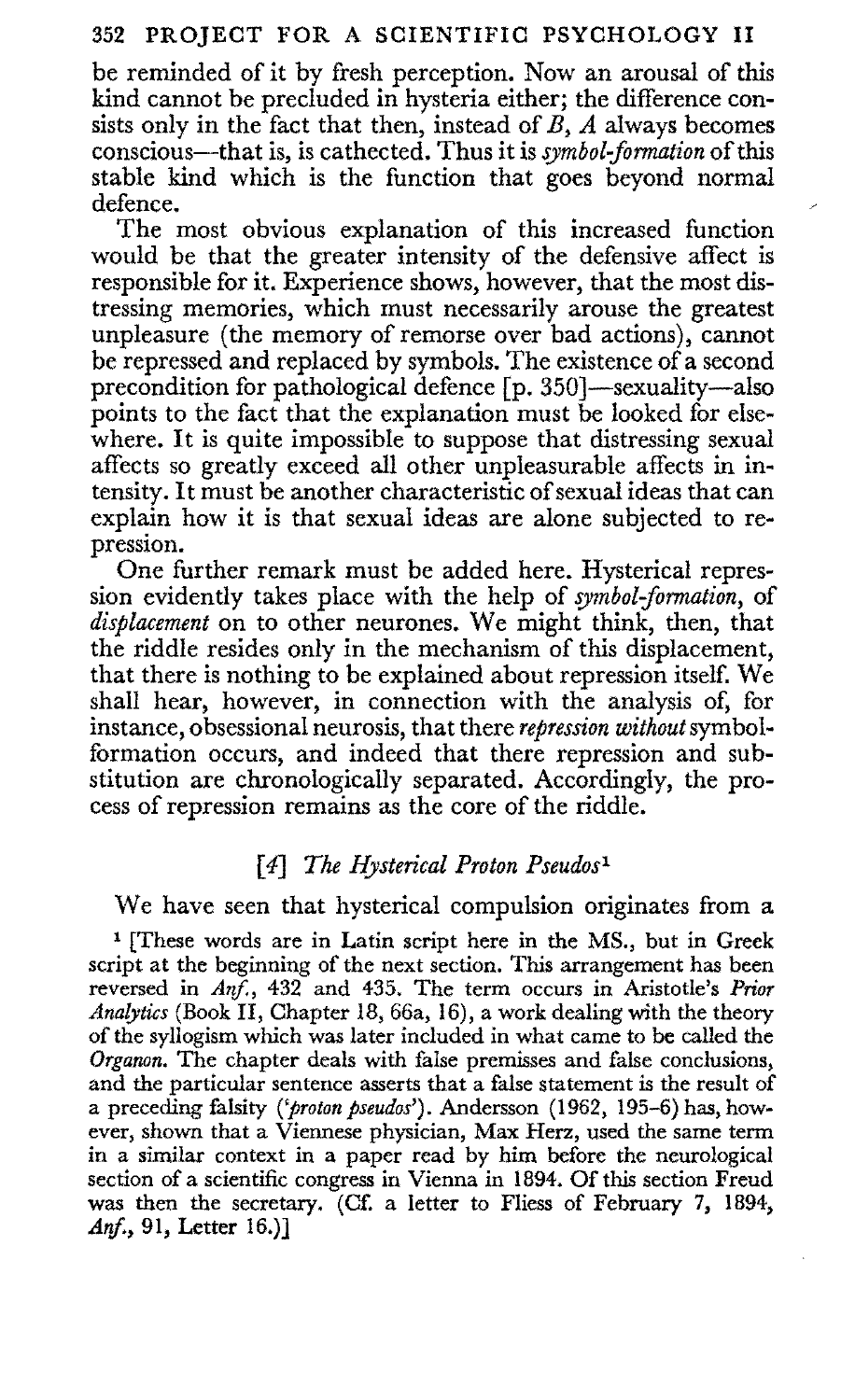peculiar kind of  $Q_{\eta}$ <sup>*n*</sup> motion (symbol-formation), which is probably a *primary process,* since it can easily be demonstrated in dreams; [and we have seen] that the operative force of this process is *difence* on the part of the ego, which here, however, is performing more than its normal function  $[p, 352]$ .<sup>1</sup> We need an explanation of the fact that in the case of an *ego-process* consequences follow to which we are accustomed only with primary processes. We must expect to find special psychical determinants here. We know from clinical evidence that all this only occurs in the *sexual* sphere; so perhaps we shall have to explain the special psychical determinant from natural characteristics of sexuality.

Now, as it happens, there is a special psychical constellation in the sexual sphere which might be of service for our purpose. I will illustrate it (it is known to us empirically) by an example.<sup>2</sup>

Emma is subject at the present time to a compulsion of not being able to go into shops *alone.* As a reason for this, [she produced] a memory from the time when she was twelve years old (shortly after puberty). She went into a shop to buy something, saw the two shop-assistants (one of whom she can remember) laughing together, and ran away in some kind of *affect of fright*. In connection with this, she was led to recall that the two of them were laughing at her clothes and that one of them had pleased her sexually.

The relation ofthese fragments [to one another] and the effect of the experience are alike unintelligible. If she felt unpleasure at her clothes being laughed at, that must have been corrected long ago, ever since she has been dressing as a [grown-up] lady. Moreover, it makes no difference to her clothes whether she goes into a shop alone or in company. That she is not simply in need of protection is shown by the fact that, as happens with agoraphobia, even the company of a small child is enough to make her feel safe. And there is the quite incongruous fact that one of them pleased her; it would make no difference to this either, if she were accompanied. Thus the memories aroused explain neither the compulsion nor the determination of the symptom.

Further investigation now revealed a second memory, which she denies having had in mind at the moment of Scene I. Nor is

1 [In the MS.: *'welche aber hier mehr leistet als normal'. Anj.,* 432, inserts a *'nicht'* before the *'mehr'* ('is performing no more'). There is no sign whatever in the MS. *of'nicht',* which is in any case contra-indicated by the sense.]

a [Freud seems not to have mentioned this case elsewhere.]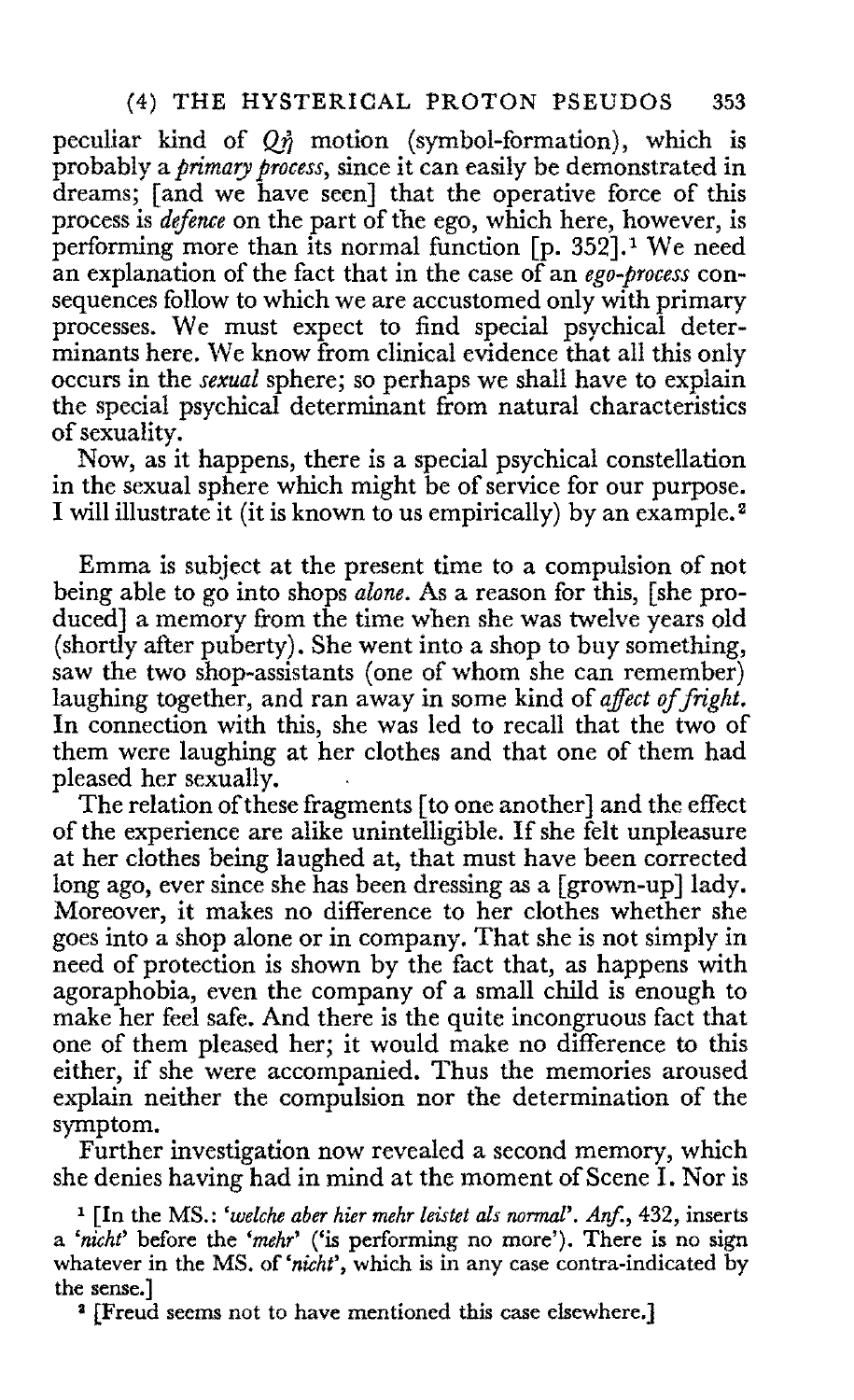there anything to prove this. On two occasions when she was a child of eight she had gone into a small shop to buy some sweets, and the shopkeeper had grabbed at her genitals through her clothes. In spite of the first experience she had gone there a second time; after the second time she stopped away. She now reproached herself for having gone there the second time, as though she had wanted in that way to provoke the assault. In fact a state of 'oppressive bad conscience' is to be traced back to this experience.

We now understand Scene I (shop-assistants) if we take Scene II (shopkeeper) along with it. We only need an associative link between the two. She herself pointed out that it was provided by the *laughing*: the laughing of the shop-assistants had reminded her of the grin with which the shopkeeper had accompanied his assault. The course of events can now be reconstructed as follows. In the shop the two assistants were *laughing;* this laughing aroused (unconsciously) the memory of the shopkeeper. Indeed, the situation had yet another similarity [to the earlier one]: she was once again in a shop alone. Together with the shopkeeper she remembered his grabbing through her clothes; but since then she had reached puberty. The memory aroused what it<sup>1</sup> was certainly not able to at the time, a *sexual release,* which was transformed into anxiety. With this anxiety, she was afraid that the shop-assistants might repeat the assault, and she ran away.

It is quite certainly established that two kinds of  $\nu$  processes are mixed up together here, that the memory of Scene  $II$  (shopkeeper) occurred in quite a different state from the other one. What happened can be represented thus [Fig. 16]:



[Fig. 16]

<sup>1</sup>*['Sic'* in the MS., which grammatically can only refer to the memory.]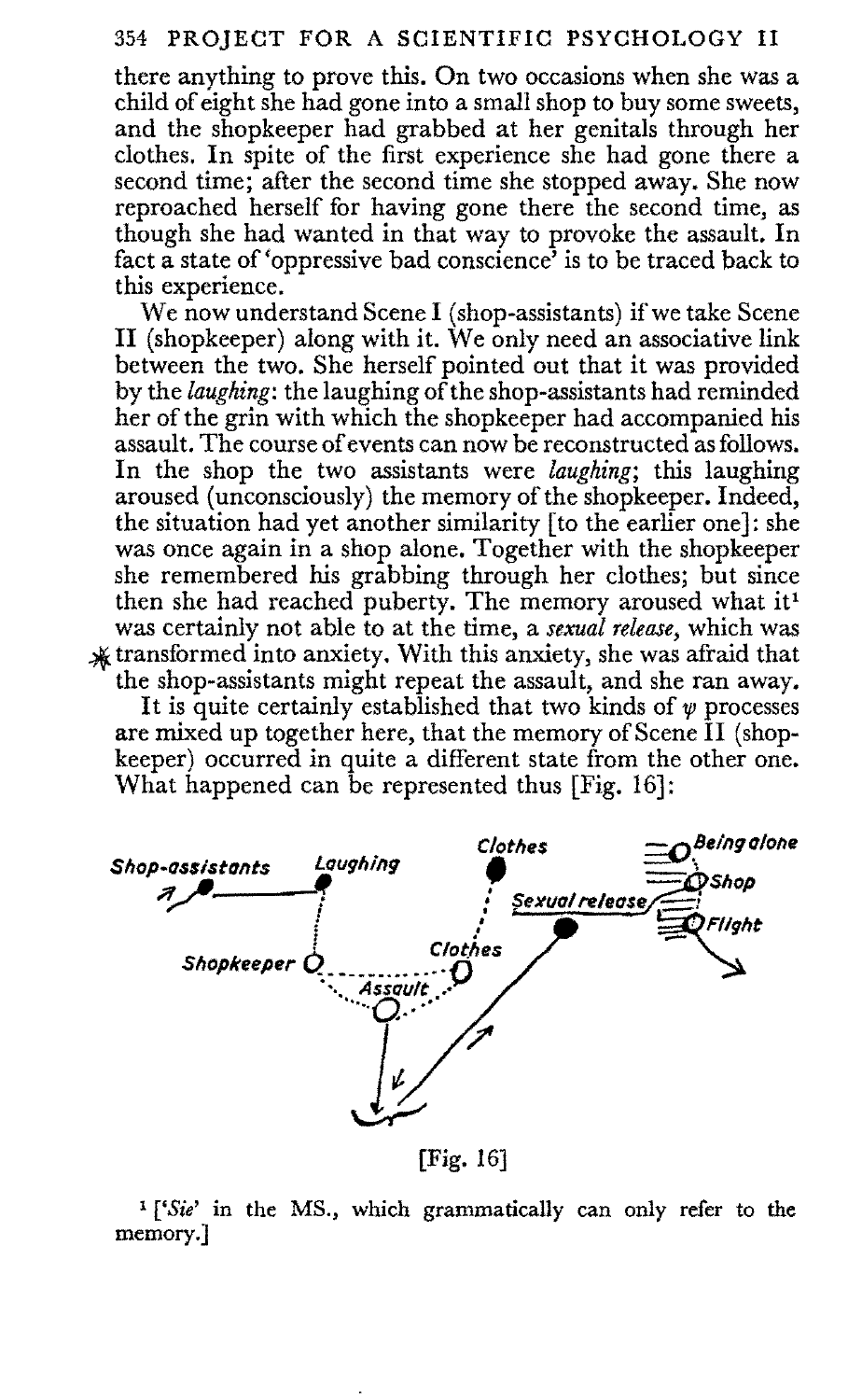Of these, the blacked-in ideas<sup>1</sup> are perceptions which are also remembered. The fact that the sexual release too<sup>2</sup> entered consciousness is proved by the otherwise incomprehensible idea that the laughing shop-assistant had pleased her. The outcome -not to remain in the shop alone on account of the danger of assault-is quite rationally constructed having regard to all the pieces of the associative process. However, nothing of the process (represented underneath<sup>3</sup>) entered consciousness except the element clothes; and thought operating *consciously* has made two false connections in the material at its disposal (shopassistants, laughing, clothes, sexual feeling): that she was being laughed at on account of her clothes and that one of the shopassistants excited sexual pleasure in her.<sup>4</sup>

The whole complex (unblacked-in<sup>5</sup> [circles]) is represented in consciousness by the one idea clothes, clearly the most innocent one. Here a repression accompanied by symbol-formation has taken place. The fact that the outcome-the symptom-is then quite rationally constructed [see above], so that the symbol plays no part in it, is in point of fact a peculiarity of the case.

It might be said that it is quite usual, as happens here, for an association to pass through unconscious intermediate links until it comes to a conscious one.<sup>6</sup> In that case, the element which

<sup>1</sup> [I.e. those represented by blacked-in circles.]

 $2^{2}$  ['Auch' in the MS.; omitted in Anf., 434.]

<sup>3</sup>*['Unten dargestellten'* in the MS. This refers to the unblacked-in circles in the lower part of the diagram. (The blacked-in circles in the upper row stand, as in the case of Fig. 15, p. 341, for *conscious* elements; the lower row, of unblacked-in circles, stand for *unconscious* elements.) The editors of *Anf.* seem to have misunderstood this and to have supposed that the phrase related to the position of the diagram on the page. They accordingly altered it to *'oben dargestellten'* ('represented above'), apparently under the impression that this was a slip of Freud's, for the diagram is 'above' in the MS., just as it is in *Anf, 434.]* 

4 ['False connections' had been discussed at length by Freud in his case history ofEmmy von N. See *Studies on Hysteria (1895d), Standard Ed., 2,67-70 n.* Elsewhere in his early writings the term is more often used specifically of displacement of affect, e.g. in the first paper on the neuropsychoses of defence (1894a), ibid., 3, 52.]

<sup>5</sup> [In the MS. 'lichtgehalten'. Anf., 434, alters this to 'gebrochene Linien' ('broken lines').—Incidentally, this is a striking example of the use of the word 'complex' in the sense of a repressed group of ideas, whose introduction is usually attributed to the Zurich school. See an Editor's Note to a paper of Freud's on legal proceedings  $(1906c)$ , ibid., 9, 100-2.—Cf. also footnote 2 on p. 149 above.]

6 [This sentence does not read quite grammatically in the MS. and has been re-arranged in *Anf.*, 435, as given above. There is no question about its meaning.]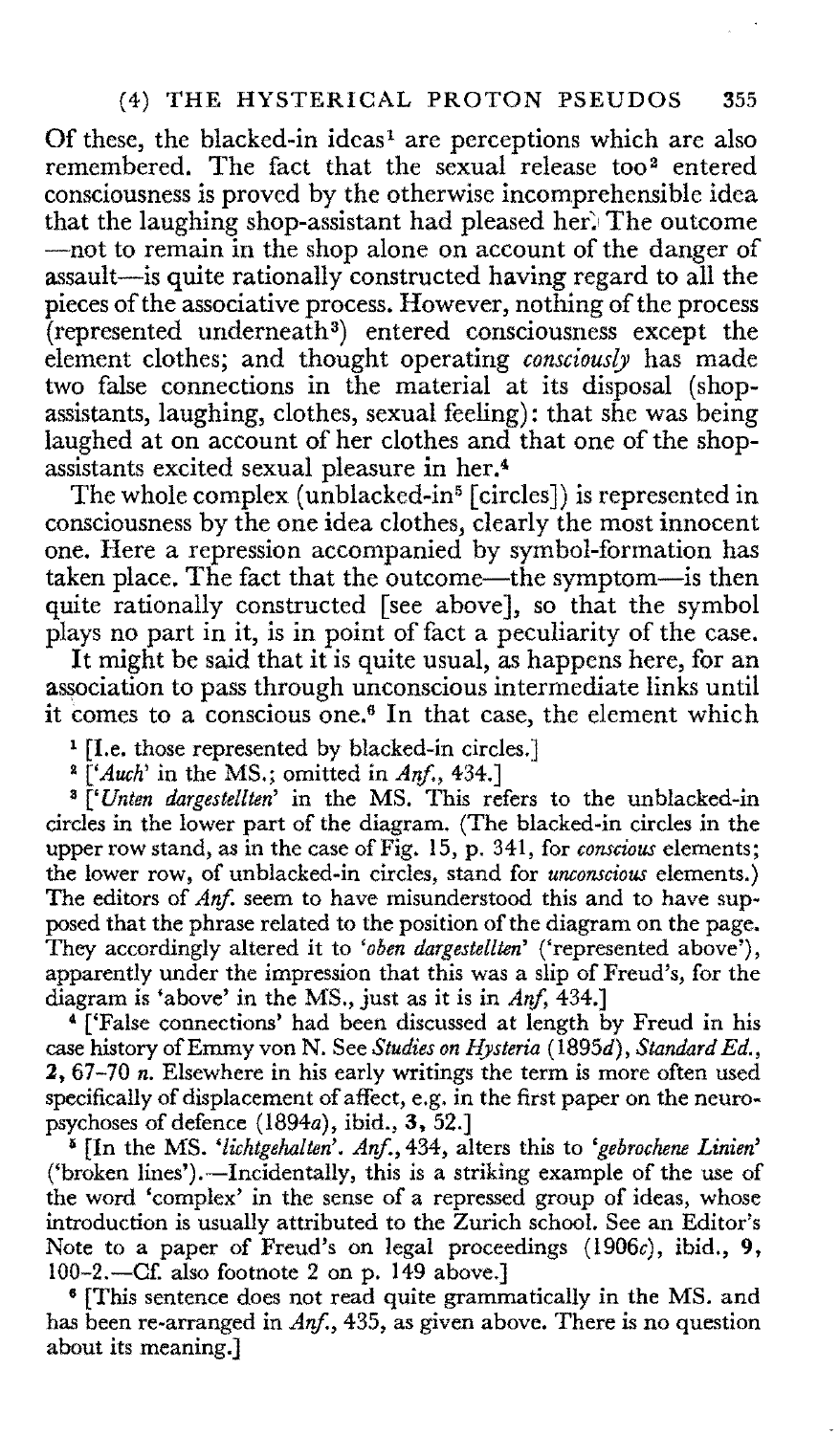enters consciousness is probably the one that arouses special interest. In our example, however, it is noticeable precisely that the element which enters consciousness is not the one that arouses interest (assault) but another one, as a symbol (clothes). Ifwe ask ourselves what may *be* the cause of this interpolated pathological process, only one presents itself—the *sexual release*, of which there is also evidence in consciousness. This is linked to the memory of the assault; but it is highly noteworthy that it [the sexual release] was not linked to the assault when this was experienced. Here we have the case of a memory arousing an affect which it did not arouse as an experience, because in the meantime the change [brought about] in puberty had made possible a different understanding of what was remembered.<sup>1</sup>

Now this case is typical of repression in hysteria. We invariably find that a memory is repressed which has only become a trauma by *diferred action.* The cause of this state of things is the retardation of puberty as compared with the rest of the individual's development.

## [5] *Determinants of the πρ*ώτον ψεΰδος ύστ[ερικόν]<sup>2</sup>

Although it does not usually happen in psychical life that a memory arouses an affect which it did not give rise to as an experience, this is nevertheless something quite usual in the case of a sexual idea, precisely because the retardation of puberty is a general characteristic of the organization. Every adolescent individual has memory-traces which can only be understood with the emergence of sexual feelings of his own; and accordingly every adolescent must carry the germ of hysteria within him. There must obviously be concurrent factors as well, if this universal determining effect is to be limited to the small number

1 [The hypothesis stated in this sentence (which is discussed in the two following sections) governed Freud's views on the aetiology of hysteria throughout this early period. He examined it shortly after writing the present work in a long footnote to his second paper on the neuro-psychoses of defence (1896b), Standard Ed., 3, 166-7, where further references will be found. The whole idea had the ground cut from under it by the discovery a year or two later of infantile sexuality and the recognition of the persistence of unconscious instinctual impulses. Nevertheless, the notion of the 'deferred action' of a trauma did not lose its whole validity, as is shown by a footnote to the 'Wolf Man' case history *(1918b),* ibid., 17,45 *n.]* 2 [See footnote, p. 352. The word at the beginning of this heading is

in the plural in the MS., but is changed to singular in *Anf.*, 435.]